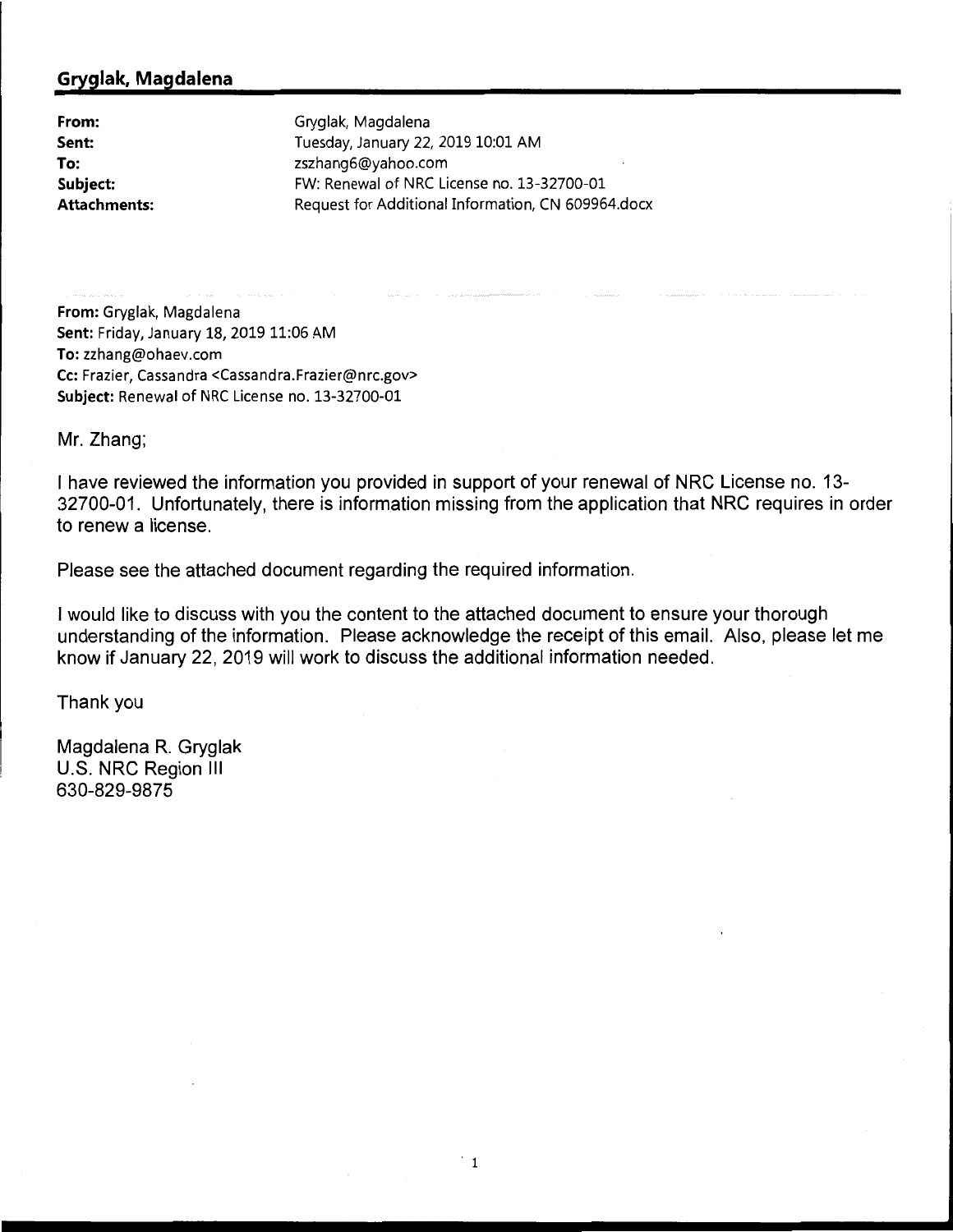| NRC FORM 699                                                                                                                      |                               | <b>U.S. NUCLEAR REGULATORY COMMISSION</b> |
|-----------------------------------------------------------------------------------------------------------------------------------|-------------------------------|-------------------------------------------|
| $(11 - 2017)$<br><b>CONVERSATION RECORD</b>                                                                                       |                               |                                           |
| NAME OF PERSON(S)/TITLE CONTACTED OR IN CONTACT WITH YOU                                                                          | DATE OF CONTACT               | <b>TYPE OF CONVERSATION</b>               |
| Zhongshan Zhang, M.Sc.                                                                                                            | 01/22/2019                    | E-MAIL                                    |
| <b>E-MAIL ADDRESS</b>                                                                                                             | <b>TELEPHONE NUMBER</b>       | <b>TELEPHONE</b><br><b>INCOMING</b>       |
| zzhang@ohaev.com                                                                                                                  | 812-490-5179                  | <b>OUTGOING</b>                           |
| <b>ORGANIZATION</b>                                                                                                               | DOCKET NUMBER(S)              |                                           |
| Oncology Hematology Associates of S.W. Indiana                                                                                    | 030-37836                     |                                           |
| <b>LICENSE NAME AND NUMBER(S)</b>                                                                                                 | <b>MAIL CONTROL NUMBER(S)</b> |                                           |
| Oncology Hematology Associates of S.W. Indiana<br>13-32700-01                                                                     | 609964                        |                                           |
| <b>SUBJECT</b><br>Request for Additional Information<br>SUMMARY AND ACTION REQUIRED (IF ANY)                                      |                               |                                           |
| On 1/22/19, M. Gryglak, C. Frazier and Z. Zhang discussed the additional information as summarized below.<br>(see the next page). |                               |                                           |
| NAME OF PERSON DOCUMENTING CONVERSATION                                                                                           |                               |                                           |
|                                                                                                                                   |                               |                                           |
| GRYGLAR<br><b>SIGNATURE</b>                                                                                                       |                               | DATE OF SIGNATURE                         |

NRC Form 699 (11-2017) **Page 1 of 2**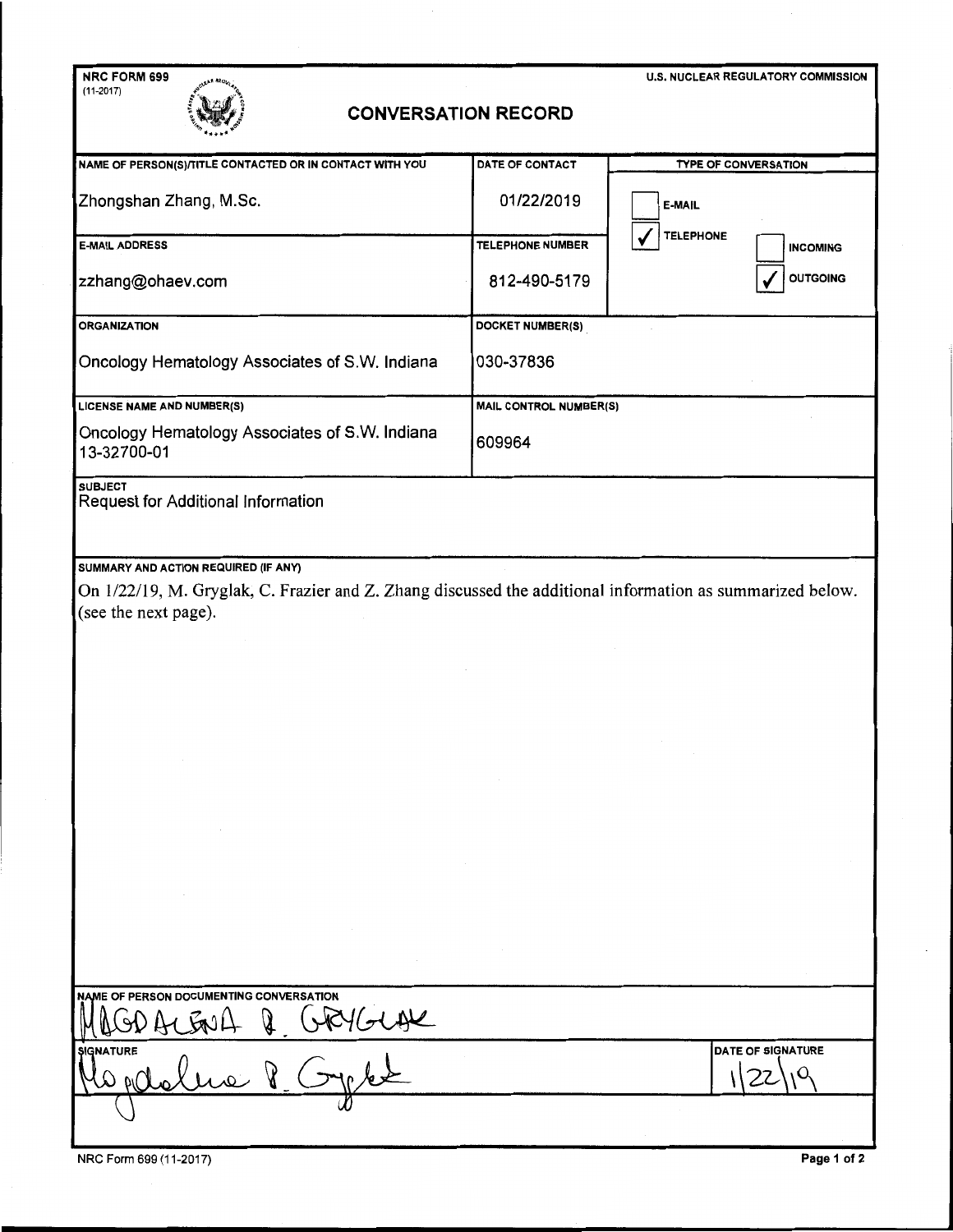In order to continue our review of your renewal, I need additional information. Please refer to NUREG 1556, Volume 9, Revision 2, "Consolidated Guidance About Materials Licenses," which is accessible at https://www.nrc.gov/docs/ML0734/ML073400289.pdf, and Table C.3.

Please provide the following information:

A. For 10 CFR 35.200 material, provide the type of the material, chemical/physical form, the maximum amount, and the authorized use as it appears on the license.

B. For 10 CFR 35.500 material, confirm whether the authorized use is for diagnostic medical use (as it currently appears on the license) or for calibration of the PET/CT unit only which would fall under 10 CFR 35.65.

C. If 10 CFR 35.500 material is for medical use, please specify the manufacturer and model number/s of the 10 CFR 35.500 material (Ge/Ga-68 sources)

D. For 10 CFR 35.600 material, please confirm the following-

1. HOR unit: Manufacturer name: Model number:

2. Sealed Source: Manufacturer name: Model number:

E. Please specify the lr-192 source activity at the time of medical use.

F. Provide the RSO Delegation of Authority Letter. A model letter can be found in Appendix I of NUREG 1556, Volume 9, Revision 2. Please ensure that the RSO and senior management official date and sign the letter.

G. Name the Authorized Medical Physicist.

H. Confirm the authorized use for the Authorized Users to be listed on your license.

I. Facility diagram-10 CFR 35.200/35.300/35.500 material:

1. Please provide diagram/s of all areas where 10 CFR 35.200 (F-18), 10 CFR 35.300 (1-131), and 35.500 materials are used and stored in accordance with guidance in NUREG 1556, Volume 9, Revision 9, Section 8.16, including: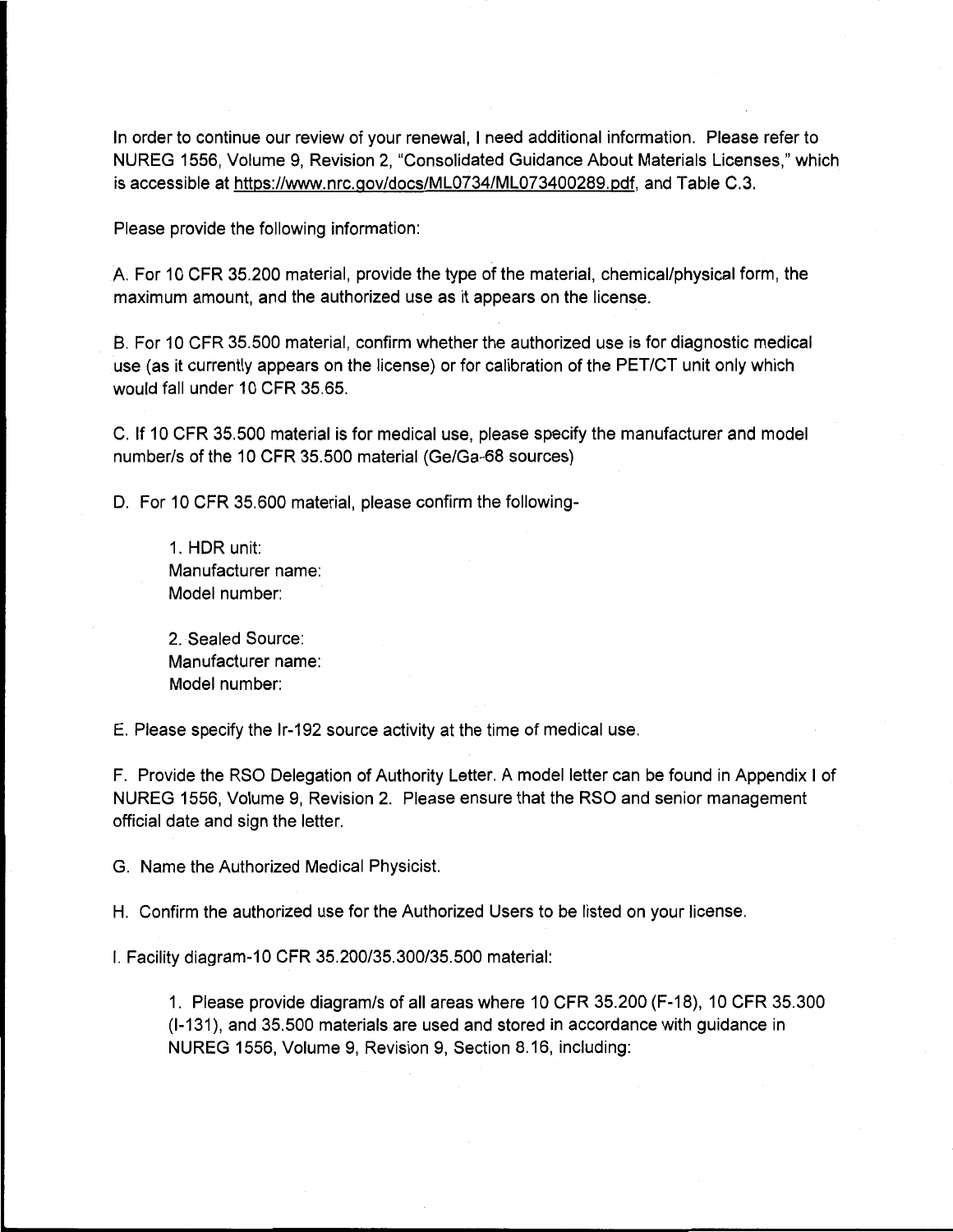a. Illustrate and label each room where radioactive material wili be used and stored including the imaging room, injection/uptake rooms, hot lab, "quiet room", bathrooms, etc;

b. Provide the address on the diagram and show the direction of north

c. Clearly illustrate the room boundaries and door entries

d. Describe how the material is secured (i.e. locked door, locked storage cabinets etc) e. Provide the room dimensions or scale for all rooms where radioactive material is stored

f. Illustrate on the diagram and describe all room/areas above, below, and adjacent to the rooms where radioactive material is used and stored

g. Illustrate on the diagram and describe areas inside the rooms where radioactive material is used or stored such as radioactive waste storage, material receipt area, work area, L-shield, sinks, fume hoods, etc.

J. Shielding evaluation- 10 CFR 35.200 material (PET)

1. Please provide simple and complete shielding calculations; show your work; explain assumptions; define terms, equations, constants, substitutions and parameters, to demonstrate that radiation levels in all adjacent areas, including above and below the rooms where the material is used will not exceed the levels in 10 CFR 35.1301 for members of the public and radiation workers.

Please clearly correlate all points for which dose levels are calculated with points on the diagram so corroboration is possible.

2. In your evaluation, describe the isotope used (F-18), the maximum activity used for F-18, uptake and scan times per patient, how many patients per day and how many days per week, and occupancy factors.

3. Describe the type of shielding material/barriers in each room for all adjacent areas, including above and below (i.e. poured concrete, lead etc.)

4. Provide thicknesses of the shielding material/barriers in each room for all adjacent areas, including above and below

5. Provide distances from the patient/exposed source to the adjacent areas/rooms which will be occupied in each direction, including above and below.

## K. Facility Diagram- HOR treatment room

1. Please provide diagram/s (simple, hand-drawn diagrams are sufficient) that clearly show the proposed HOR treatment room and the location and functional identity of all adjacent rooms, areas and/or spaces surrounding it, including the areas above it and beneath it.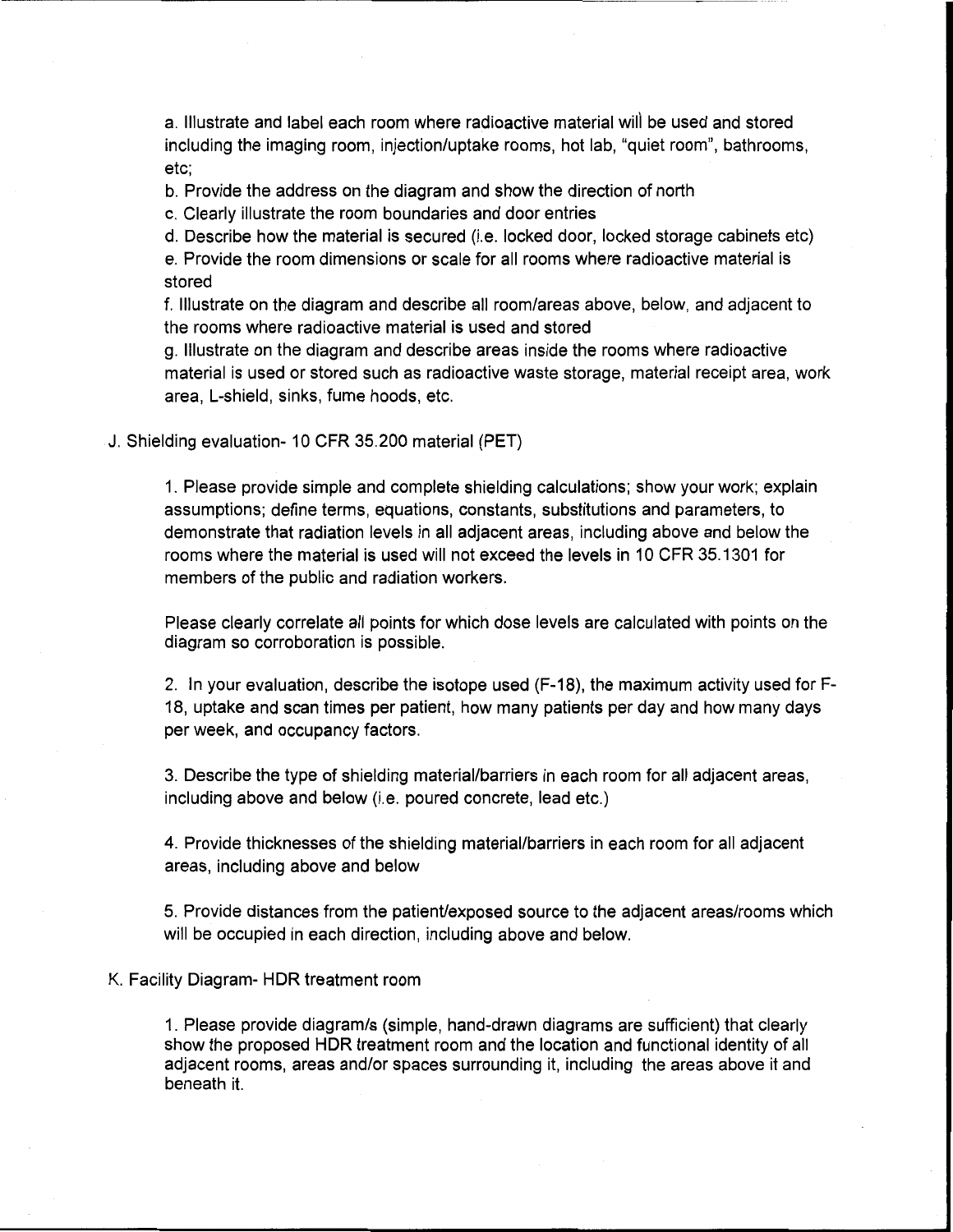2. Please state the street address on the diagrams.

3. Provide the dimensions of the HOR treatment room or the scale.

4. Show the direction of north on the diagram

5. Show the functional identity of each room, space or area immediately surrounding the HOR room and whether they are restricted (R) or unrestricted areas (U) (see 10 CFR 20.1003 for definitions).

6. Show the elevation/grade clearly described and what space is above and below the HOR room; its functional identity and whether it is restricted (R) restricted (R) or unrestricted areas (U).

7. Indicate clearly on the diagram where you anticipate the patient/"exposed source" to be located within the room during treatments.

8. Show the location in the room where the HOR device will be stored.

9. For each barrier in each direction, including the floor and ceiling:

a. Describe the shielding material (poured concrete, lead etc.)

b. Provide the thicknesses of barriers.

c. Provide the distances from the patient/exposed source" to the adjacent rooms in all directions.

10. Please indicate clearly whether persons may gain access to any area adjacent to, above and below the HOR treatment room.

Are administrative controls in place to prevent access to the roof and/or any other potentially unrestricted areas during HOR exposures and treatments? Please describe.

If areas may be occupied during treatment, please either submit exposure rate calculations to demonstrate that the doses received will not exceed the limits in 10 CFR 20.1301 or describe the administrative controls (training, posting, surveillance, closed circuit television surveillance, lock-out, key control, etc.) that will be put in place to prevent occupation during HOR treatments or source exposures.

## L. Shielding Evaluation-HOR treatment room:

1. Please provide simple and complete shielding calculations; showing your work, barrier transmission factors; explain assumptions; define terms, equations, constants, substitutions

and parameters to demonstrate that radiation levels in all adjacent areas, including above and below the room will not exceed the levels in 10 CFR 35.1301 for members of the public and radiation workers.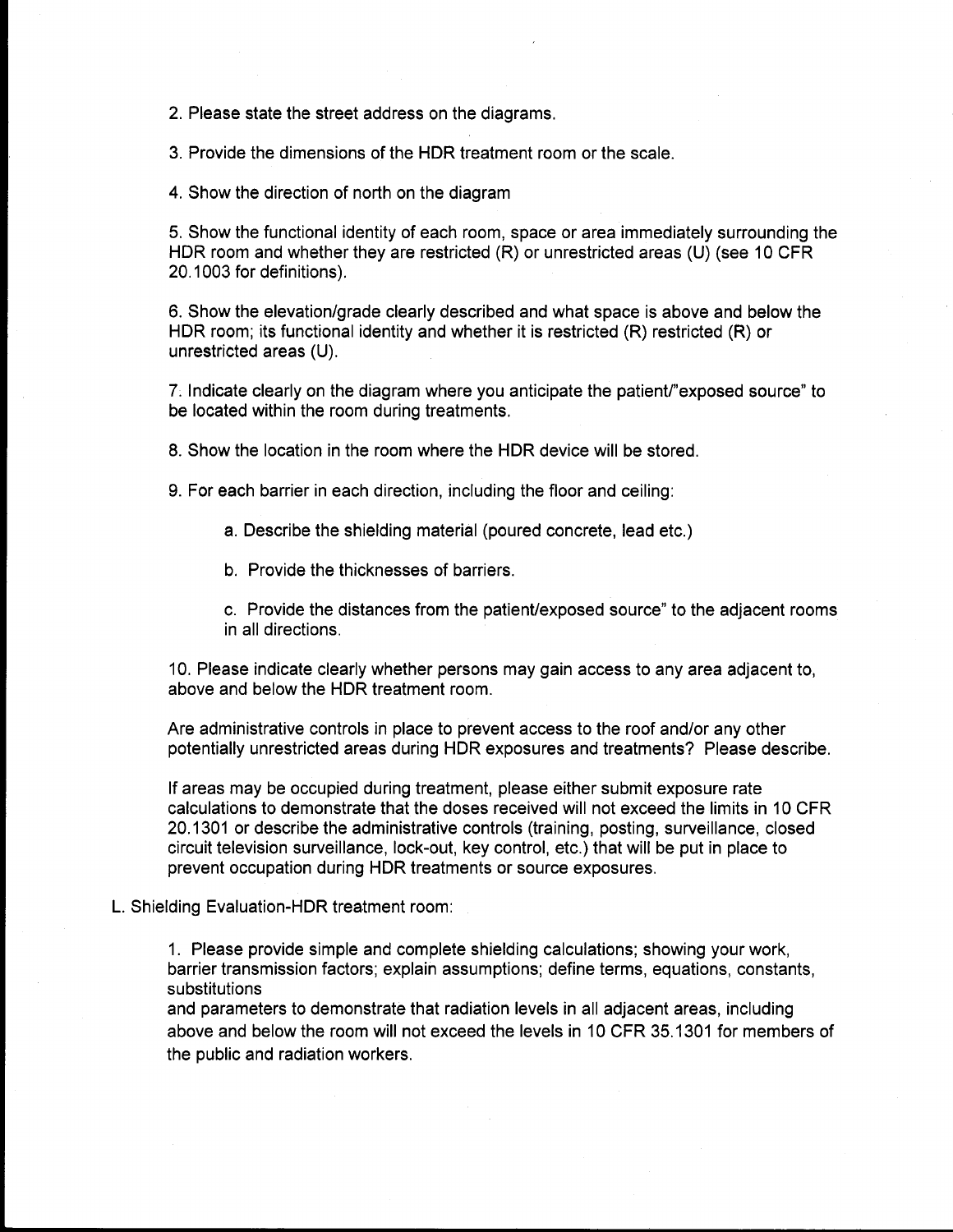Please clearly correlate all points for which dose levels are calculated with points on the diagram so corroboration is possible.

2. Please include the following details in your calculations:

a. expected radiation levels for each adjacent area, under the most adverse and typical source orientations and maximum source activity at the time of medical use with shielding and distance factored in;

b. all parameters used to perform the calculations, including distance to each area of concern, the type and thickness of material(s) used as shields, especially if portable shields will be used;

c. the maximum "beam-on time" per hour and per week; the number of · patients/treatments/exposures expected per week (i.e., workload);

d. state occupancy factors used for all adjacent areas, including areas above and below;

e. provide calculation of your transmission factor;

M. Radiation Monitoring Instruments:

Please provide required commitments for Radiation Monitoring Instruments as described in NUREG 1556, Volume 9, Revision 2, Section 8.17 and Table C.3.

N. Dose Calibrator and Other Dosage Measuring Equipment:

Please provide a required commitment for Dose Calibrator and Other Dosage Measuring Equipment as described in NUREG 1556, Volume 9, Revision 2, Section 8.18, and Table C.3.

0. Therapy Unit-Calibration and Use of HOR (Safety Procedures and Instructions in accordance with 10 CFR 35.643)

1. Please provide your procedures describing when and what spot checks will be performed in accordance with requirements in 10 CFR 35.643.

2. Please provide your procedures describing how the various spot checks will be performed in accordance with requirements in 10 CFR 35.643. Please note that in addition to listing the spot checks, your procedures need to briefly describe how each spot check will be performed. For example, to check whether the HOR room audio system works, you will turn the system on and have another authorized person enter the HOR room and you will communicate with the individual to ensure you can hear each other.

3. Please confirm that "if the results of the checks required in 10 CR 35.343(d) indicate the malfunction of any system, you will lock the control console in the off position and not use the unit except as may be necessary to repair, replace, or check the malfunctioning system."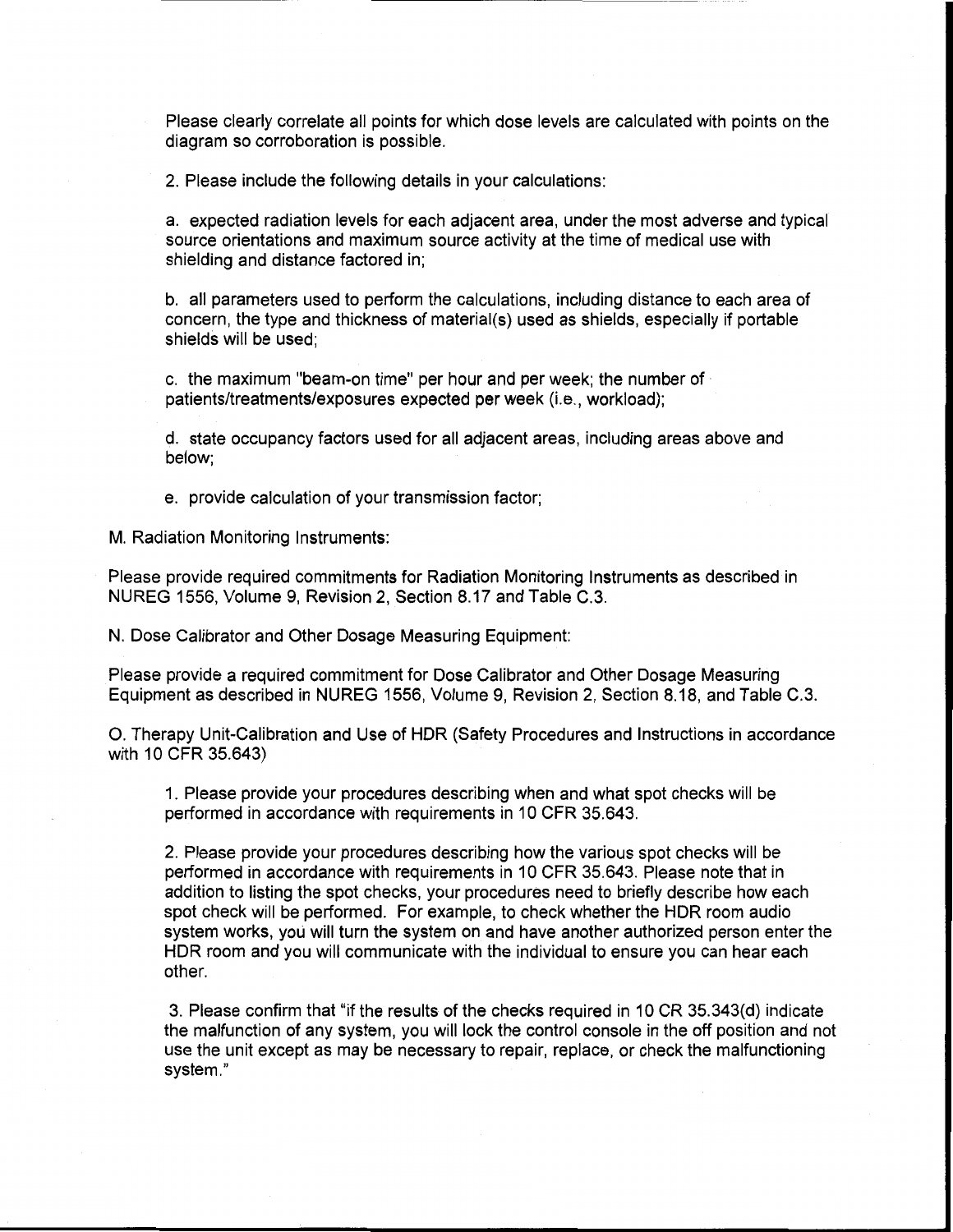P. Other equipment and Facilities (HOR treatment room). Please refer to NU REG 1556, Volume 9, Revision 2, Section 8.20:

1. Please describe how you will secure: a) the unit; b) the console; c) the console keys; d) and the treatment room when not in use or unattended in accordance with 10 CFR 35.610(a)(1). Describe who will have access to the unit, the console, the console keys, and the HOR treatment room (use specific terms such as RSO, AMP, RSO, etc.)

2. Please describe how you will control access to the HOR treatment room (e.g. describe physical barriers such as locked door, signs, alarms, warning lights, etc.)

3. Please confirm that only one radiation producing device will be operating at one time in the HDR room in accordance with 10 CFR  $35.610(a)(3)$ .

4. Please describe the design and the function of your electrical interlock system in accordance with 10 CFR 35.615(b).

5. Please describe your radiation monitoring equipment in the HOR treatment room in accordance with 10 CFR 35.615(c)

6. Please describe your viewing and communications systems to permit continues observation of the patient during treatment in accordance with 10 CFR 615(d).

7. Please provide a description of the emergency response equipment available near the treatment room to respond to a source remaining in the unshielded position or lodged within the patient following completion of the treatment in accordance with 10 CFR 35.615 (g).

Q. Safety Procedures and Instructions in accordance with 10 CFR 35.610:

1. Please provide your emergency procedures and instructions to respond to abnormal situations associated with the use of the HOR unit. Please refer to NUREG 1556, Section 8.22 for guidance regarding the content of the procedures.

2. Please, ensure that you address all regulations in 10 CFR 35.610:

a. Describe how you will permit only individuals approved by the AU, RSO, or AMP to be present in the treatment room during treatment with the sources in accordance with 10 CFR  $35.610(a)(2)$ ;

b. Name individuals responsible for implementing corrective actions after an abnormal situation in accordance with 10 CFR 35.610(4)(i);

c. Describe the process for restricting access to and posting of the treatment area to minimize the risk of inadvertent exposure in accordance with 10 CFR  $(a)(4)(ii)$ ;

d. Name and provide the telephone numbers of the AUs, the AMP, and the RSO to be contacted if the unit or console operates abnormally in accordance with 10 CFR 35.610(4)(iii);